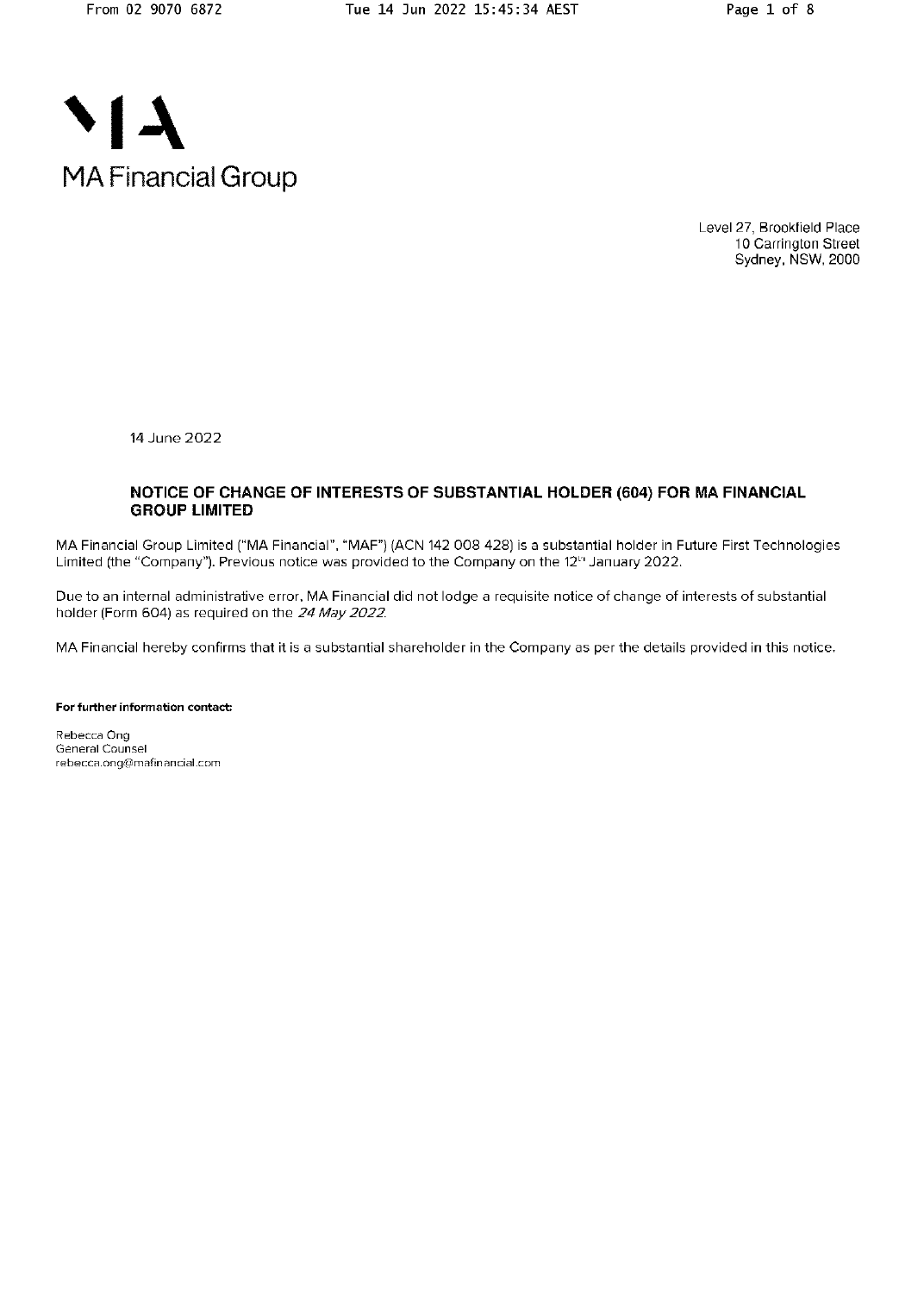604 page 1/2 15 July 2001

## Form 604 - Corporations Act 2001 - Section 671B Notice of change of interests of substantial holder Future First Technologies Limited (FFT) To Company Name/Scheme ACN/ARSN 164 718 361 1. Details of substantial holder (1) Name MA FINANCIAL GROUP LIMITED (MAF) and the entities listed in Annexure A ACN/ARSN (if applicable) 142 008 428 There was a change in the interests of the substantial holder on 24/05/2022 The previous notice was given to the company on  $12/01/2022$ The previous notice was dated  $12/01/2022$

#### 2. Previous and present voting power

The total number of votes attached to all the voting shares in the company or voting interests in the scheme that the substantial holder or anassociate (2) had a relevant interest (3) in when last required, and when now required, to give a substantial holding notice to the company orscheme, are as follows:

| Class of securities (4)                              | Previous notice |                  | Present notice |                  |
|------------------------------------------------------|-----------------|------------------|----------------|------------------|
|                                                      | Person's votes  | Voting power (5) | Person's votes | Voting power (5) |
| Ordinary fully paid stapled<br>securities (Ordinary) | 43.582.496      | 8.11%            | 43,612,496     | 6.81%            |

#### 3. Changes in relevant interests

Particulars of each change in, or change in the nature of, a relevant interest of the substantial holder or an associate in voting securities of the company or scheme, since the substantial holder was last required to give a substantial holding notice to the company or scheme are as follows:

| Date of<br>change | Person whose<br>relevant interest<br>changed | Nature of<br>change (6) | Consideration<br>given in relation<br>to change (7) | Class and<br>number of<br>securities<br>affected | Person's votes<br>affected |
|-------------------|----------------------------------------------|-------------------------|-----------------------------------------------------|--------------------------------------------------|----------------------------|
| See Annexure B    |                                              |                         |                                                     |                                                  |                            |

#### 4. Present relevant interests

Particulars of each relevant interest of the substantial holder in voting securities after the change are as follows:

| Holder of relevant<br>interest                             | Registered<br>holder of<br>securities                                      | Person<br>entitled<br>to be<br>registered<br>as holder.<br>(8) | Nature of<br>relevant<br>interest (6)                                                                                                                                                                                                                                                                                                                                              | Class and<br>number of<br>securities | Person's votes |
|------------------------------------------------------------|----------------------------------------------------------------------------|----------------------------------------------------------------|------------------------------------------------------------------------------------------------------------------------------------------------------------------------------------------------------------------------------------------------------------------------------------------------------------------------------------------------------------------------------------|--------------------------------------|----------------|
| MA Visa Fund Manager<br>Pty Ltd ACN 142 008<br>482 (MAVFM) | J.P. Morgan<br>Nominees<br>Australia Ptv<br>Ltd ACN 002<br>899961<br>(JPM) | MAAM                                                           | Relevant interest pursuant to section<br>608(1) as investment manager of MA<br>SIV Public Investment Fund (PIF) and<br>the NSW Emerging Companies Fund<br>(NSWF) due to the power to<br>exercise, or control the exercise of, a<br>right to vote attached to the<br>securities and the power to dispose<br>of, or control the exercise of a power<br>to dispose of the securities. | 43,612,496<br>ordinary               | 43.612.496     |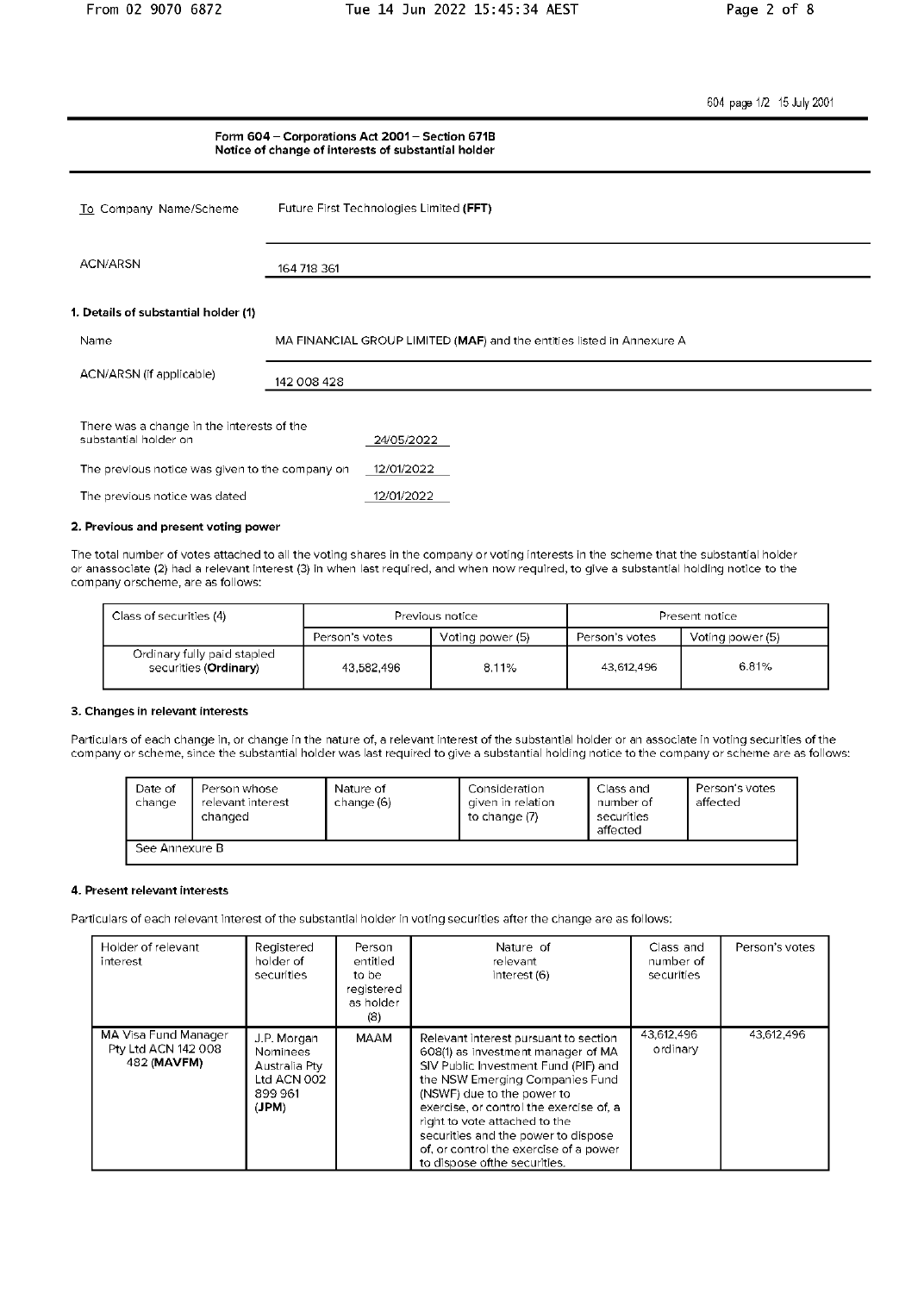| MA Asset Management Ltd<br>  ACN 142 008 535 <b>(MAAM)  </b> | <b>JPM</b> | MAAM | Relevant interest pursuant to section<br>608(1) as trustee of PIF and NSWF due<br>to the power to exercise, or control the<br>exercise of, a right to vote attached to<br>the securities and the power to dispose<br>of, or control the exercise of a power to<br>dispose of the securities | 43,612,496<br>ordinary | 43,612.496 |
|--------------------------------------------------------------|------------|------|---------------------------------------------------------------------------------------------------------------------------------------------------------------------------------------------------------------------------------------------------------------------------------------------|------------------------|------------|
| MAF                                                          |            | MAAM | Relevant interest pursuant to<br>section 608(3) due to holding<br>voting power of above 20%<br>in MAAM                                                                                                                                                                                      | 43,612,496<br>ordinary | 43.612.496 |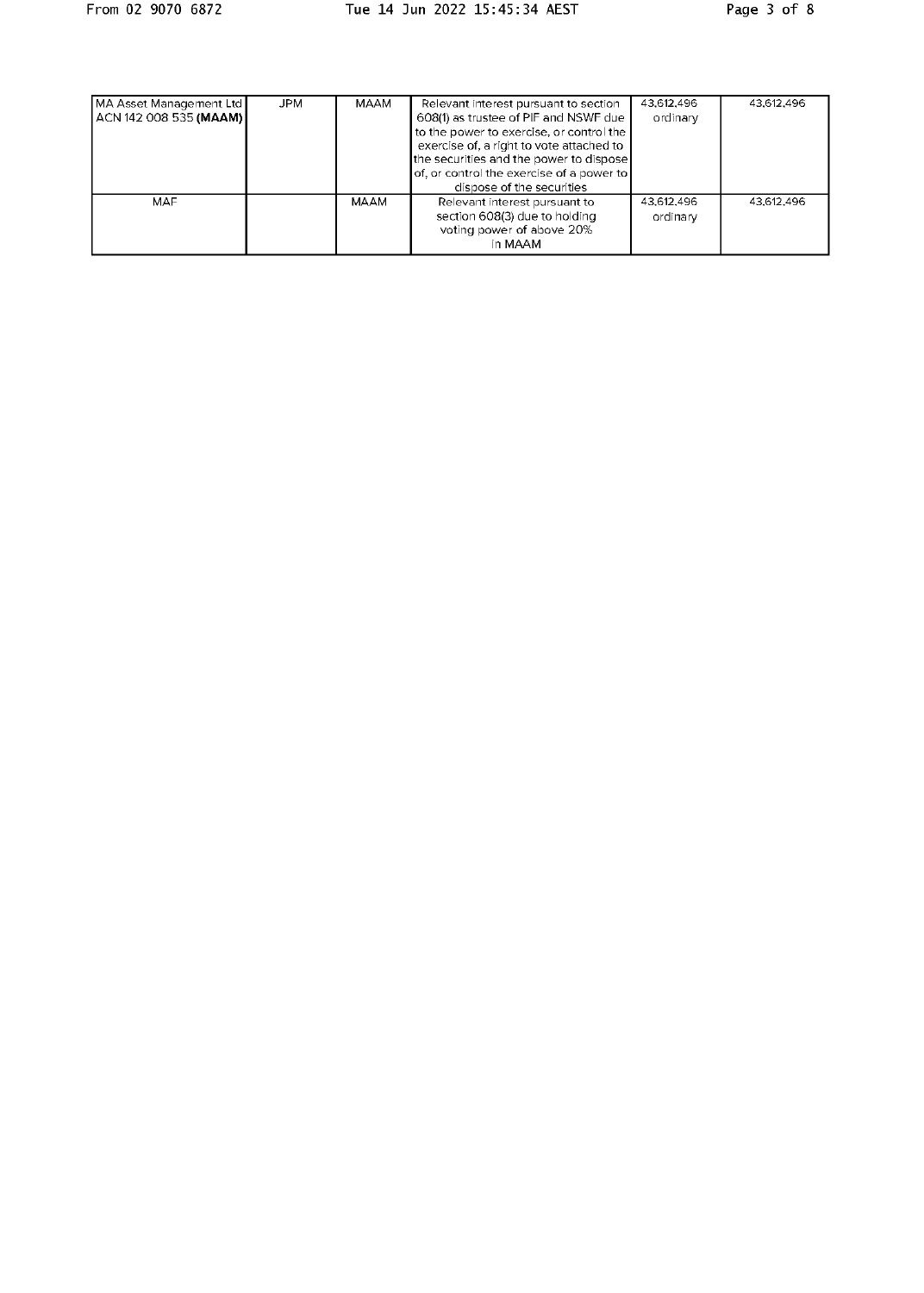### 5. Changes in association

The persons who have become associates (2) of, ceased to be associates of, or have changed the nature of their association (9) with, the substantial holder in relation to voting interests in the company or scheme are as follows:

| Name and ACN/ARSN (if applicable) | Nature of association |
|-----------------------------------|-----------------------|
| Not applicable                    |                       |

### 6. Addresses

The addresses of persons named in this form are as follows:

| Name           | Address |
|----------------|---------|
| See Annexure A |         |

NAME: REBECCA ONG CAPACITY: COMPANY SECRETARY DATE: 14 June 2022

Signature

Released Reg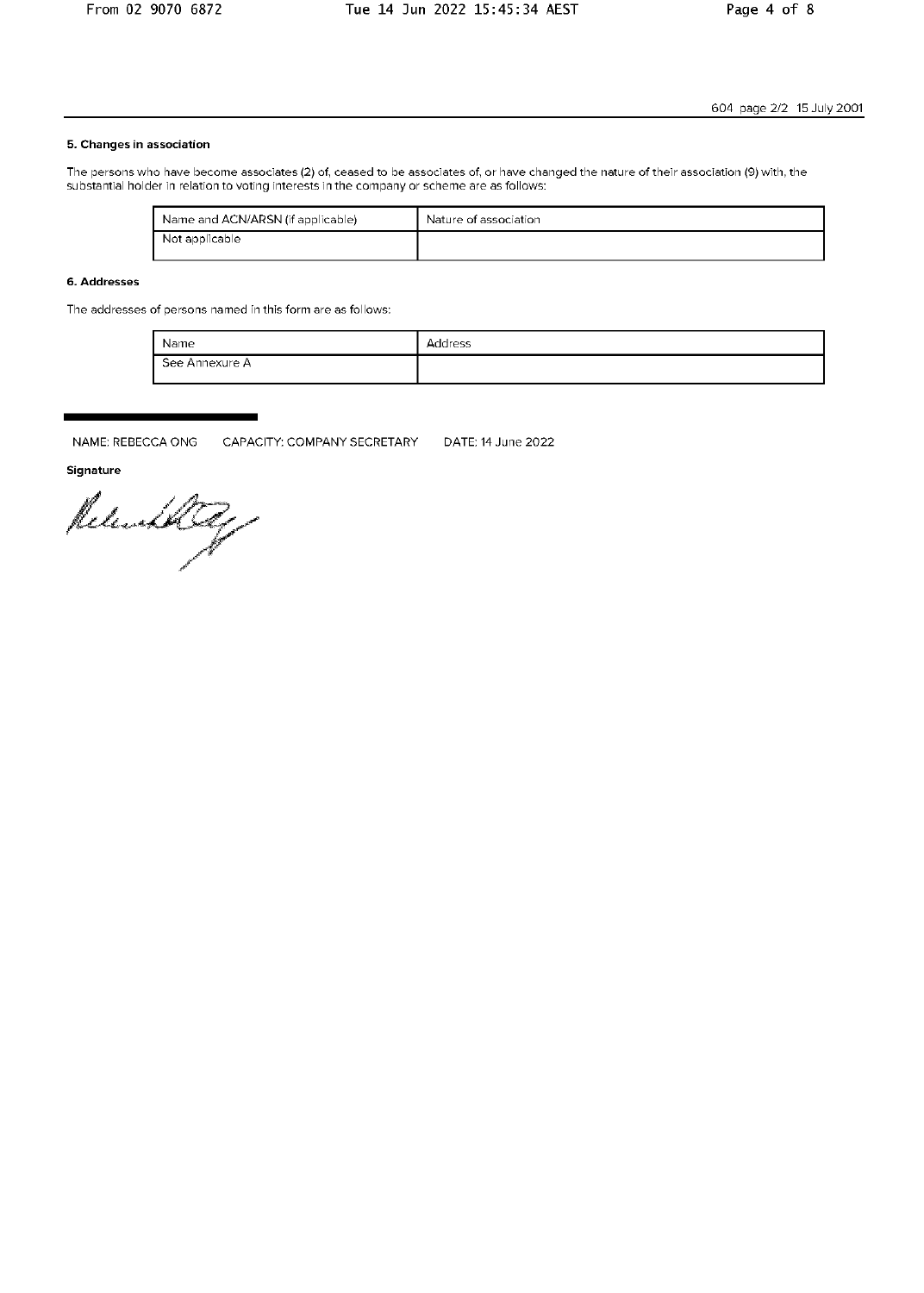# ANNEXURE A TO FORM 604 NOTICE OF CHANGE OF INTERESTS OF SUBSTANTIAL HOLDER

This is annexure A of two pages referred to in Form 604 Notice of change of interests of substantial holder dated 14 June 2022.

Releathle

### REBECCA ONG, COMPANY SECRETARY

| <b>Name</b>                                                           | <b>Address</b>                                                       |
|-----------------------------------------------------------------------|----------------------------------------------------------------------|
| 1300 Home Loan Holdings Pty Ltd ACN 152 921 634                       | Level 27, Brookfield Place, 10 Carrington Street, Sydney NSW 2000    |
| A.C.N. 167 316 109 Pty Ltd ACN 167 316 109                            | Level 27, Brookfield Place, 10 Carrington Street, Sydney NSW<br>2000 |
| Apera Hotels Holdings Pty Ltd ACN 649 715 168                         | Level 27, Brookfield Place, 10 Carrington Street, Sydney NSW<br>2000 |
| Armada Funds Management Pty Ltd ACN 124 754 847                       | Level 27, Brookfield Place, 10 Carrington Street, Sydney NSW<br>2000 |
| Avena Holdings Pty Ltd ACN 644 907 791                                | Level 27, Brookfield Place, 10 Carrington Street, Sydney NSW<br>2000 |
| Barley Property Holdings Pty Ltd ACN 652 328 160                      | Level 27, Brookfield Place, 10 Carrington Street, Sydney NSW<br>2000 |
| Beagle Finance Pty Ltd ACN 140 290 268                                | Level 27, Brookfield Place, 10 Carrington Street, Sydney NSW<br>2000 |
| Bendigo Hotel Fund TT Pty Ltd ACN 651 209 899                         | Level 27, Brookfield Place, 10 Carrington Street, Sydney NSW<br>2000 |
| BHBB TT Pty Ltd ACN 637 771 647                                       | Level 27, Brookfield Place, 10 Carrington Street, Sydney NSW<br>2000 |
| Brunswick Hotel TT Pty Ltd ACN 656 117 252                            | Level 27, Brookfield Place, 10 Carrington Street, Sydney NSW<br>2000 |
| Eastern Credit Management Pty Ltd ACN 623 243 336                     | Level 27, Brookfield Place, 10 Carrington Street, Sydney NSW<br>2000 |
| Finsure Domain Names Pty. Ltd. ACN 159 676 034                        | Level 27, Brookfield Place, 10 Carrington Street, Sydney NSW<br>2000 |
| Finsure Finance & Insurance Pty Ltd ACN 068 153 926                   | Level 27, Brookfield Place, 10 Carrington Street, Sydney NSW<br>2000 |
| Finsure Holding Pty. Ltd. ACN 165 350 345                             | Level 27, Brookfield Place, 10 Carrington Street, Sydney NSW<br>2000 |
| Global Wealth Aged Care Pty Ltd ACN 610 989 994                       | Level 27, Brookfield Place, 10 Carrington Street, Sydney NSW<br>2000 |
| Global Wealth Residential Pty Ltd ACN 607 039 216                     | Level 27, Brookfield Place, 10 Carrington Street, Sydney NSW<br>2000 |
| Grassroots Childcare Developments Holdings Pty Ltd ACN 637<br>595 914 | Level 27, Brookfield Place, 10 Carrington Street, Sydney NSW<br>2000 |
| Grassroots Childcare Developments Pty Ltd ACN 637 596 019             | Level 27, Brookfield Place, 10 Carrington Street, Sydney NSW<br>2000 |
| MA Asset Management Ltd ACN 142 008 535                               | Level 27, Brookfield Place, 10 Carrington Street, Sydney NSW<br>2000 |
| MA Bendigo TT I Pty Ltd ACN 651 045 939                               | Level 27, Brookfield Place, 10 Carrington Street, Sydney NSW<br>2000 |
| MA Bendigo TT II Pty Ltd ACN 651 046 383                              | Level 27, Brookfield Place, 10 Carrington Street, Sydney NSW<br>2000 |
| MA Credit Investments Pty Ltd ACN 631 017 037                         | Level 27, Brookfield Place, 10 Carrington Street, Sydney NSW<br>2000 |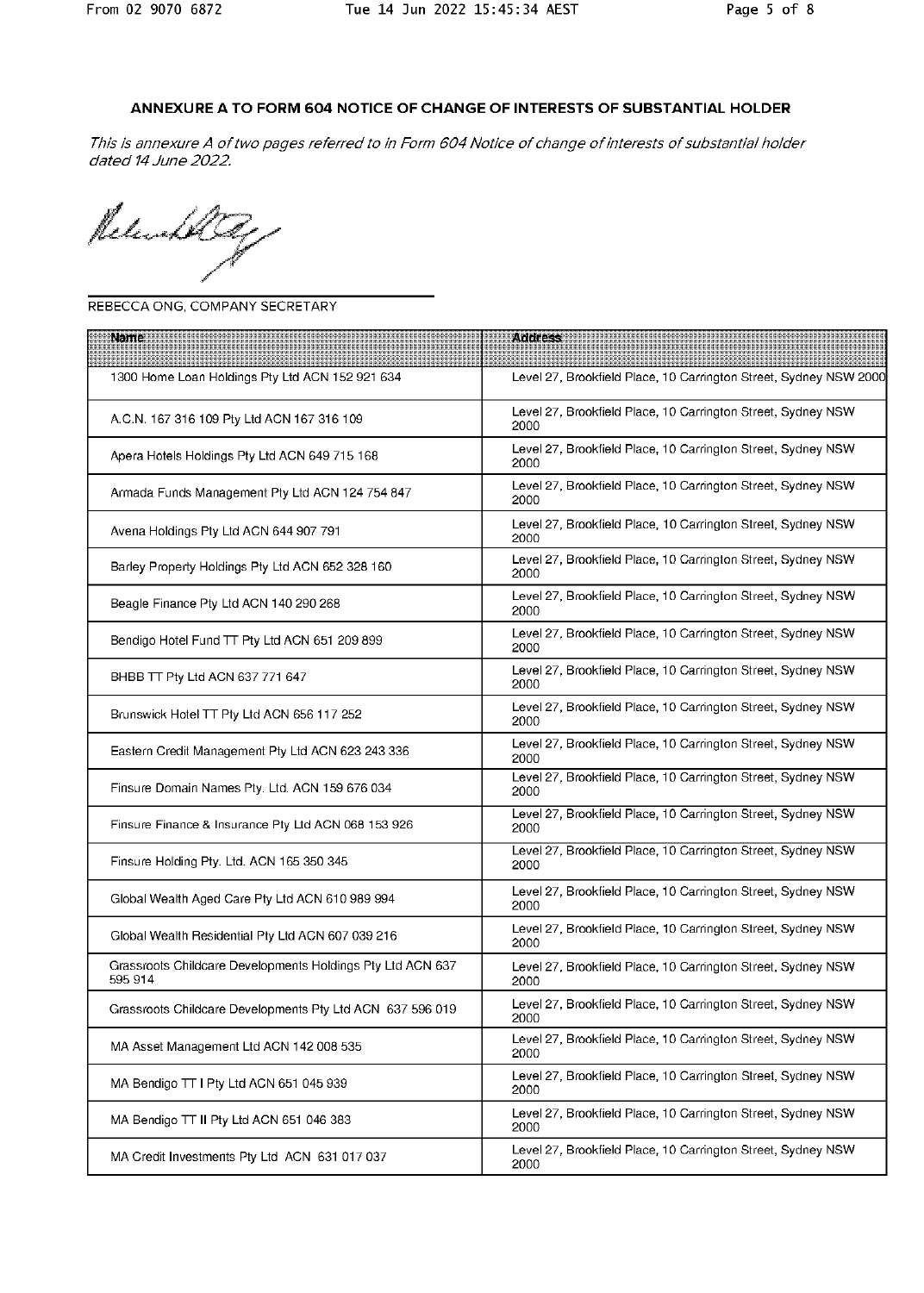| Name                                                    | <b>Address</b>                                                       |
|---------------------------------------------------------|----------------------------------------------------------------------|
| MA Credit Portfolio Investments Pty Ltd ACN 655 171 869 | Level 27, Brookfield Place, 10 Carrington Street, Sydney NSW<br>2000 |
| MA Foundation Pty Ltd ACN 622 860 904                   | Level 27, Brookfield Place, 10 Carrington Street, Sydney NSW<br>2000 |
| MA Hotel Management Pty Ltd ACN 619 297 228             | Level 27, Brookfield Place, 10 Carrington Street, Sydney NSW<br>2000 |
| MA Hotel Management Pty Ltd ACN 619 297 228             | Level 27, Brookfield Place, 10 Carrington Street, Sydney NSW<br>2000 |
| MA Investment Management Pty Ltd ACN 621 552 896        | Level 27, Brookfield Place, 10 Carrington Street, Sydney NSW<br>2000 |
| MA Moelis Australia Advisory Pty Ltd ACN 142 008 446    | Level 27, Brookfield Place, 10 Carrington Street, Sydney NSW<br>2000 |
| MA Moelis Australia Securities Pty Ltd ACN 122 781 560  | Level 27, Brookfield Place, 10 Carrington Street, Sydney NSW<br>2000 |
| MA Visa Fund Manager Pty Ltd ACN 142 008 482            | Level 27, Brookfield Place, 10 Carrington Street, Sydney NSW<br>2000 |
| MAAM GP Pty Ltd ACN 164 411 607                         | Level 27, Brookfield Place, 10 Carrington Street, Sydney NSW<br>2000 |
| MAAM Holdings Pty Ltd ACN 621 215 450                   | Level 27, Brookfield Place, 10 Carrington Street, Sydney NSW<br>2000 |
| MAAM RE Limited ACN 135 855 186                         | Level 27, Brookfield Place, 10 Carrington Street, Sydney NSW<br>2000 |
| MAAM TT (Figtree) Pty Ltd ACN 630 343 261               | Level 27, Brookfield Place, 10 Carrington Street, Sydney NSW<br>2000 |
| MAAM TT (Marion) Advertising Pty Ltd ACN 637 793 563    | Level 27, Brookfield Place, 10 Carrington Street, Sydney NSW<br>2000 |
| MAAM TT (Marion) Pty Ltd ACN 636 257 835                | Level 27, Brookfield Place, 10 Carrington Street, Sydney NSW<br>2000 |
| MAAM TT Credit Pty Ltd ACN 623 251 196                  | Level 27, Brookfield Place, 10 Carrington Street, Sydney NSW<br>2000 |
| MAAM TT Pty Ltd ACN 629 587 560                         | Level 27, Brookfield Place, 10 Carrington Street, Sydney NSW<br>2000 |
| MACDF TT Pty Ltd ACN 169 652 742                        | Level 27, Brookfield Place, 10 Carrington Street, Sydney NSW<br>2000 |
| MADT Corporate Pty Ltd ACN 645 649 654                  | Level 27, Brookfield Place, 10 Carrington Street, Sydney NSW<br>2000 |
| MAF Credit Pty Ltd ACN 623 716 503                      | Level 27, Brookfield Place, 10 Carrington Street, Sydney NSW<br>2000 |
| MAFG Finance Pty Ltd ACN 621 554 845                    | Level 27, Brookfield Place, 10 Carrington Street, Sydney NSW<br>2000 |
| MAFG Operations Pty Ltd ACN 138 030 289                 | Level 27, Brookfield Place, 10 Carrington Street, Sydney NSW<br>2000 |
| MAFG Share Plan Pty Ltd ACN 610 383 590                 | Level 27, Brookfield Place, 10 Carrington Street, Sydney NSW<br>2000 |
| MAKM Holdings Pty Ltd ACN 638 953 661                   | Level 27, Brookfield Place, 10 Carrington Street, Sydney NSW<br>2000 |
| Middle Technology Australia Pty Ltd ACN 649 575 315     | Level 27, Brookfield Place, 10 Carrington Street, Sydney NSW<br>2000 |
| Middle Technology Holdings Pty Ltd ACN 652 112 153      | Level 27, Brookfield Place, 10 Carrington Street, Sydney NSW<br>2000 |
| MKM New Co Pty Ltd ABN 64 639 174 315                   | Level 27, Brookfield Place, 10 Carrington Street, Sydney NSW<br>2000 |
| MKM New Co Pty Ltd ABN 64 639 174 315                   | Level 27, Brookfield Place, 10 Carrington Street, Sydney NSW<br>2000 |
| Redcape Hotel Group Management Ltd ACN 610 990 004      | Level 27, Brookfield Place, 10 Carrington Street, Sydney NSW<br>2000 |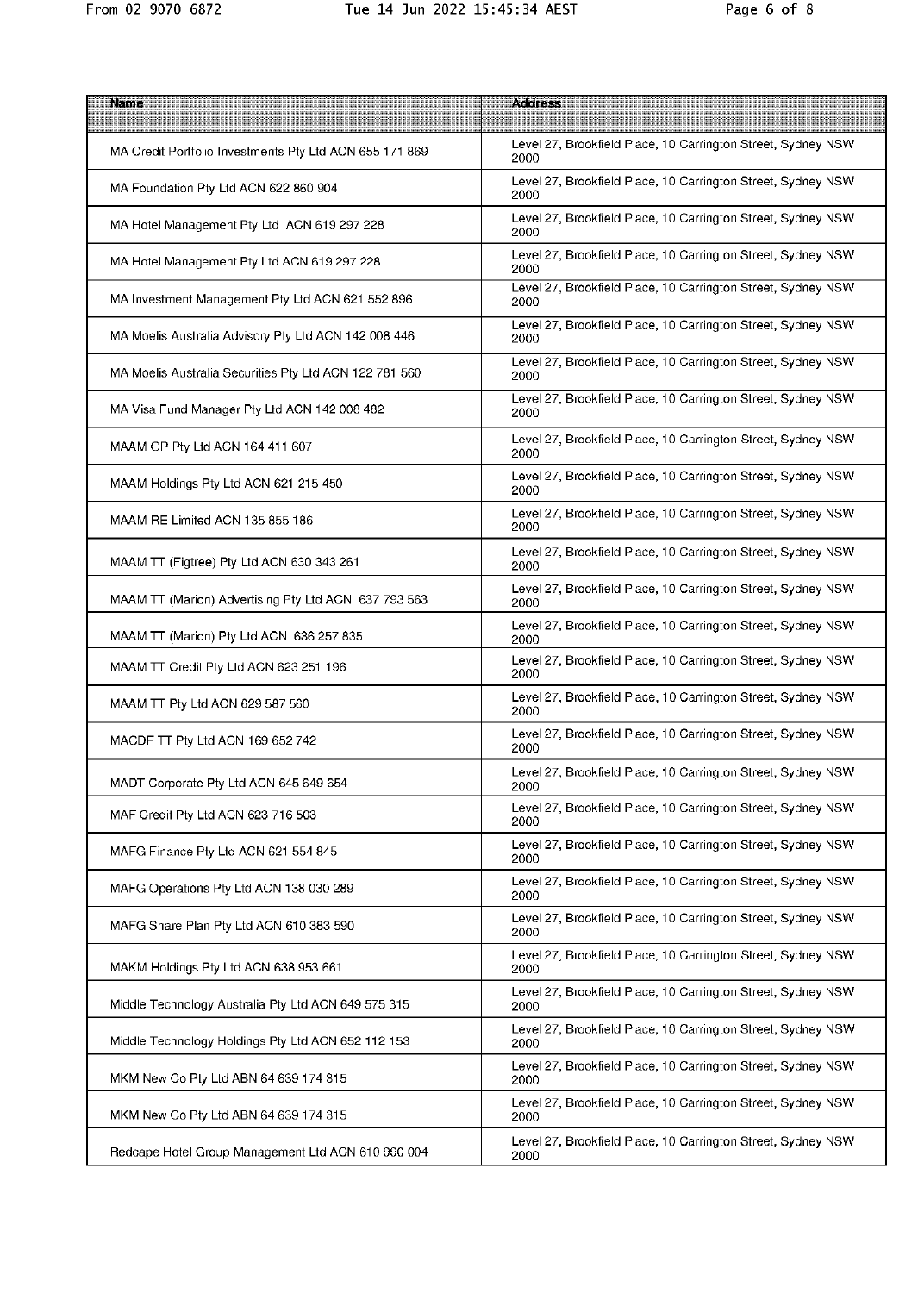| Rame                                             | <b>Address</b>                                                       |
|--------------------------------------------------|----------------------------------------------------------------------|
| RetPro Management Pty Ltd ACN 155 736 771        | Level 27, Brookfield Place, 10 Carrington Street, Sydney NSW<br>2000 |
| RetPro Pty Ltd ACN 140 217 796                   | Level 27, Brookfield Place, 10 Carrington Street, Sydney NSW<br>2000 |
| Rockford Capital Pty Ltd ACN 116 067 497         | Level 27, Brookfield Place, 10 Carrington Street, Sydney NSW<br>2000 |
| Taylor Square Fund TT Pty Ltd ACN 646 669 543    | Level 27, Brookfield Place, 10 Carrington Street, Sydney NSW<br>2000 |
| TMASL Finance Pty Ltd ACN 623 313 057            | Level 27, Brookfield Place, 10 Carrington Street, Sydney NSW<br>2000 |
| Western Funds Management Pty Ltd ACN 169 019 765 | Level 27, Brookfield Place, 10 Carrington Street, Sydney NSW<br>2000 |
| WFM Financial Holdings Pty Ltd ACN 651 052 372   | Level 27, Brookfield Place, 10 Carrington Street, Sydney NSW<br>2000 |
| Wikibroker Pty. Ltd ACN 602 949 093              | Level 27, Brookfield Place, 10 Carrington Street, Sydney NSW<br>2000 |